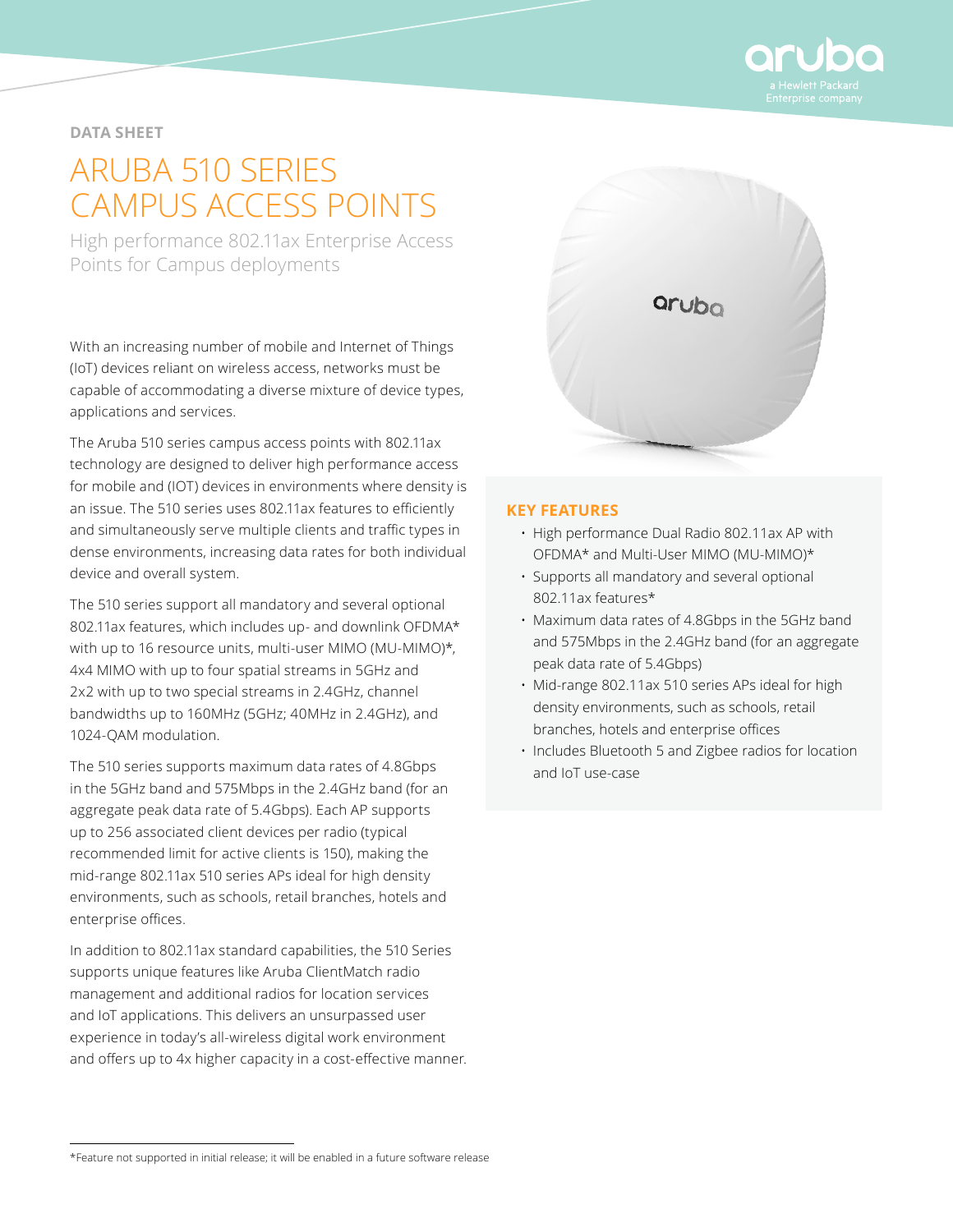## **HIGH EFFICIENCY**

The Aruba 510 Series will efficiently and simultaneously serve multiple clients, increasing data rates for both individual devices and as an overall system. Two key features of 802.11ax are multi-user connectivity and enhanced efficiency using Orthogonal Frequency Division Multiple Access (OFDMA)\* and multi-user – multiple input multiple output (MU-MIMO)\*.

#### **Multi-user transmission with downlink and uplink**

**OFDMA** — OFDMA increases user data rates and also reduces latency, especially for large numbers of devices with short frames or low data-rate requirements, such as voice and IoT devices. By providing multi-user capabilities, a channel can be divided in the frequency domain, and multiple transmissions can be carried simultaneously. OFDMA is particularly effective in raising network efficiency and capacity where there are many devices, short frames, or low data-rate streams.

#### **Multi user transmission with downlink multi-user**

**MIMO** — MU-MIMO is another multi-user capability, originally introduced in 802.11ac. This improves network capacity by allowing multiple devices to transmit simultaneously.

**Energy efficiency** — As higher performance 802.11ax access points will handle a greater number of devices and traffic, they will be driving the need for more power consumption. To offset these demands, Aruba NetInsight includes a feature called GreenAP which allows the 510 series access points to draw less power when it's not being used, such as evenings when the buildings are empty.

#### **UNSURPASSED PERFORMANCE**

In addition to the standard 802.11ax capabilities, Aruba's ClientMatch\* technology will automatically detect and classify mobile devices with common characteristics, group these devices, and match them with the best AP's and radios to the optimize performance of the network. For example, ClientMatch will automatically attempt to group 802.11ax capable devices onto available AP radios with equivalent capabilities, so that the performance benefits of Orthogonal Frequency Division Multiple Access (OFDMA)\* are maximized. This means increased network performance and a boost in network capacity.

The AP-510 series run on [ArubaOS 8](https://www.arubanetworks.com/assets/ds/DS_ArubaOS8.pdf), which delivers always-on networking via features like LiveUpgrade, Controller Clustering and seamless fail-over. ArubaOS 8 also includes AirMatch, which provides machine learning technology to automatically optimize the performance of a wireless network by tuning the radio frequencies (RF) of the access points.

## **IOT READY**

The 802.11ax technology also provides unique benefits for IoT devices ranging from dedicated channels in OFDMA which is simultaneous transmission of IoT connections with low latency, to power saving options with Target Wake Time (TWT)\* to save battery life.

In addition, the 510 series support an integrated Bluetooth 5 and Zigbee radio, as well as a USB port for maximum flexibility, providing secure and reliable connectivity for IoT devices and for implementing location services.

## **ADDITIONAL FEATURES**

- Unified AP support: flexibility to deploy in either controller-based (ArubaOS) or controller-less (InstantOS) networks
- Dual Radio 802.11ax access point with OFDMA\* and Multi-User MIMO (MU-MIMO)\*
	- **-** Supports up to 4.8Gbps in the 5GHz band (with 4SS/HE160 clients) and up to 575Mbps in the 2.4GHz band (with 2SS/ HE40 clients)
	- **-** Up to 16 OFDMA resource units and up to 256 associated client devices per radio (typical recommended limit for active clients is 150)
	- **-** Antenna polarization diversity for optimized RF performance
- HPE SmartRate uplink Ethernet port (E0)
	- **-** Supports up to 2.5Gbps with NBase-T and IEEE 802.3bz Ethernet compatibility
	- **-** Backwards compatible with 100/1000Base-T
- Built-in Bluetooth 5 and Zigbee radio
	- **-** Enables a wide range of IoT use-cases asset tracking, mobile engagement
- Advanced Cellular Coexistence (ACC)
	- **-** Minimizes interference from 3G/4G cellular networks, distributed antenna systems and commercial small cell/femtocell equipment

<sup>\*</sup>Feature not supported in initial release; it will be enabled in a future software release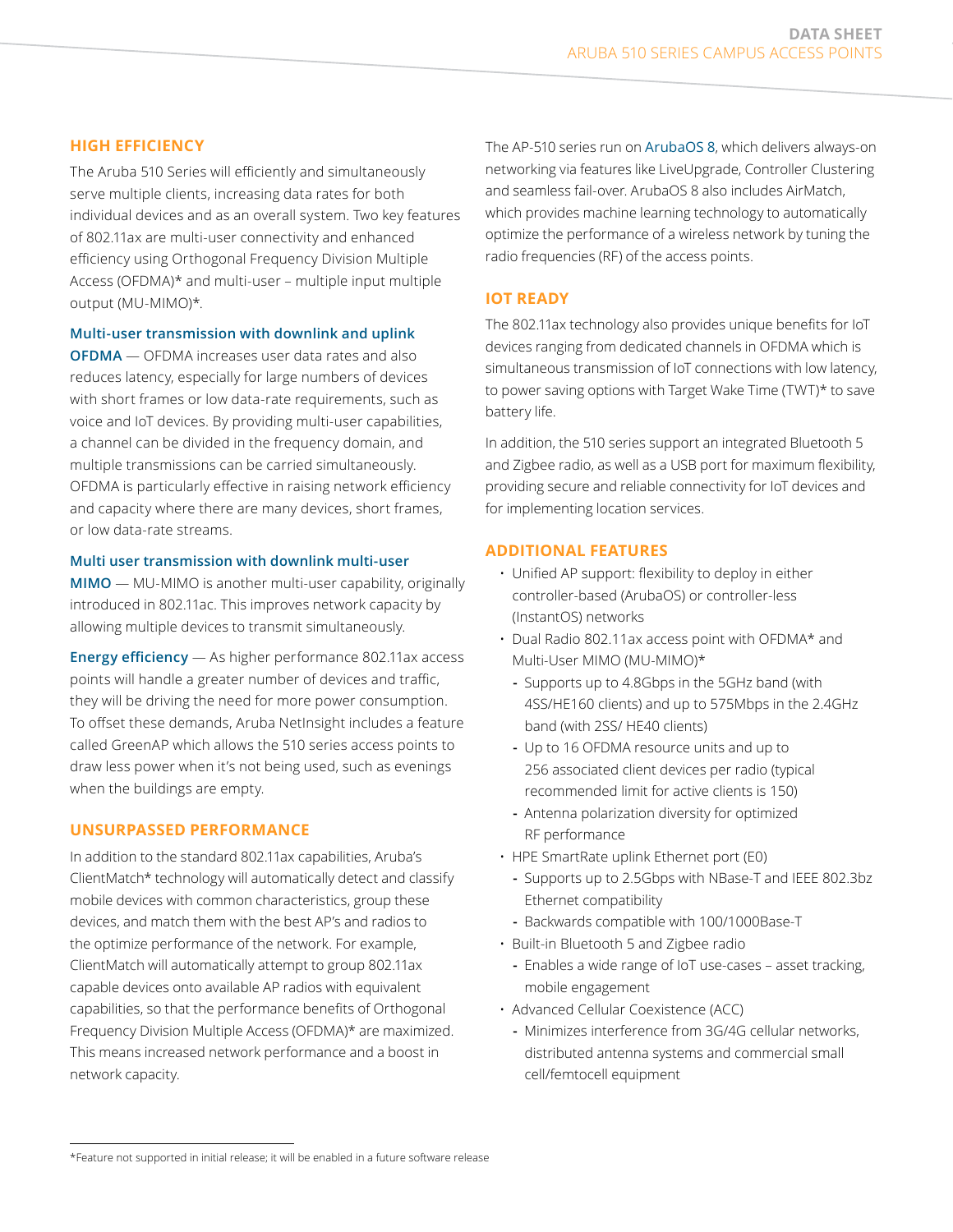- Quality of service for unified communications applications
	- **-** Supports priority handling and policy enforcement for unified communication apps, including Skype for Business with encrypted videoconferencing, voice, chat and desktop sharing
- Aruba AppRF technology leverages deep packet inspection to classify and block, prioritize, or limit bandwidth for thousands of applications in a range of categories
- Best-in-class RF Management
	- **-** Integrated AirMatch technology manages the 2.4GHz and 5GHz radio bands and actively optimizes the RF environment including channel width, channel selection and transmit power
	- **-** Adaptive Radio Management (ARM) technology provides airtime fairness and ensures that APs stay clear of all sources of RF interference to deliver reliable, high-performance WLANs
- Spectrum analysis\*
	- **-** Capable of part-time or dedicated air monitoring, the spectrum analyzer remotely scans the 2.4GHz and 5GHz radio bands to identify sources of RF interference from 20MHz through 160MHz operation
- Aruba Secure Core
	- **-** Device assurance: Use of Trusted Platform Module (TPM) for secure storage of credentials and keys as well as secure boot
	- **-** Integrated wireless intrusion protection offers threat protection and mitigation, and eliminates the need for separate RF sensors and security appliances
	- **-** IP reputation and security services identify, classify, and block malicious files, URLs and IPs, providing comprehensive protection against advanced online threats
	- **-** SecureJack-capable for secure tunneling of wired Ethernet traffic
- Intelligent Power Monitoring (IPM)
	- **-** Enables the AP to continuously monitor and report its actual power consumption and optionally make autonomous decisions to disable certain capabilities based on the amount of power available to the unit
	- **-** Software configurable to disable capabilities in specified order of priority
	- **-** The IPM feature applies when the unit is powered by a PoE source
- Green AP system feature (using Aruba NetInsight)
	- **-** The 510 Series Access Points support a custom deepsleep mode to deliver significant power and cost savings when used in conjunction with the Green AP feature.

## **DEPLOYMENT OPTIONS**

The Aruba 510 Series APs offer a choice of deployment and operating modes to meet your unique management and deployment requirements:

- Controller-based mode When deployed in conjunction with an Aruba Mobility Controller, Aruba 510 Series APs offer centralized configuration, data encryption, policy enforcement and network services, as well as distributed and centralized traffic forwarding.
- Controller-less (Instant) mode The controller function is virtualized in a cluster of APs in Instant mode. As the network grows and/or requirements change, Instant deployments can easily migrate to controller-based mode.
- Remote AP (RAP) mode for branch deployments.
- Air monitor (AM) for wireless IDS, rogue detection and containment.
- Spectrum analyzer (SA), dedicated or hybrid, for identifying sources of RF interference.\*
- Secure enterprise mesh portal or point.\*

For large installations across multiple sites, the Aruba Activate service significantly reduces deployment time by automating device provisioning, firmware upgrades, and inventory management. With Aruba Activate, the APs can be factory-shipped to any site and configure themselves when powered up.

## **SPECIFICATIONS**

#### **Hardware variants**

- AP-514: External antenna models
- AP-515: Internal antenna models

#### **Wi-Fi radio specifications**

- AP type: Indoor, dual radio, 5GHz 802.11ax 4x4 MIMO and 2.4GHz 802.11ax 2x2 MIMO
- 5GHz radio:
	- **-** Four spatial stream Single User (SU) MIMO for up to 4.8Gbps wireless data rate to individual 4SS HE160 802.11ax client devices (max)\*
- **-** Two spatial stream Single User (SU) MIMO for up to 1.2Gbps wireless data rate to individual 2SS HE80 802.11ax client devices (typical)\*

<sup>\*</sup>Feature not supported in initial release; it will be enabled in a future software release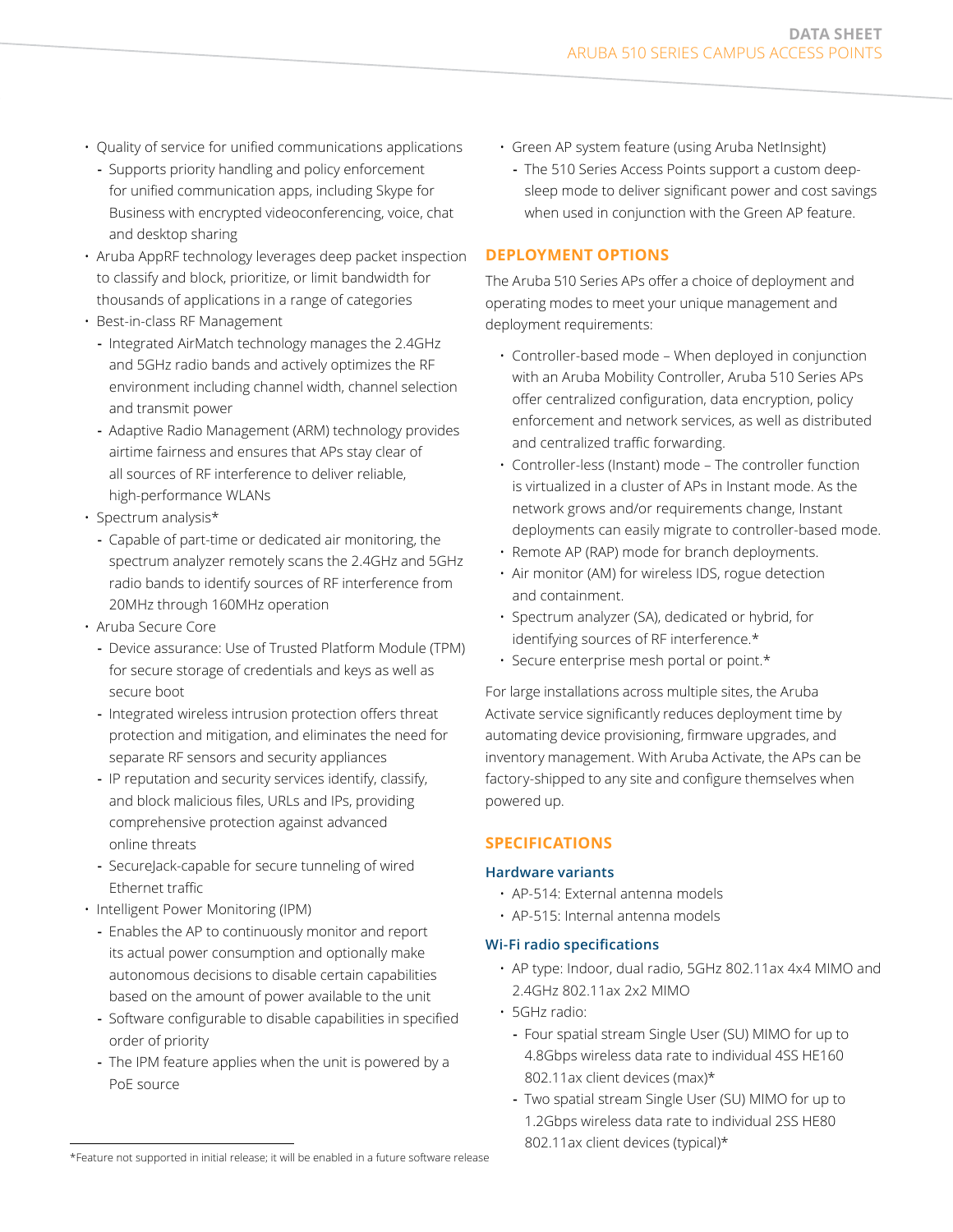- **-** Four spatial stream Multi User (MU) MIMO for up to 4.8Gbps wireless data rate to up to four 1SS or two 2SS HE160 802.11ax DL-MU-MIMO capable client devices simultaneously (max)\*
- **-** Four spatial stream Multi User (MU) MIMO for up to 2.4Gbps wireless data rate to up to four 1SS or two 2SS HE80 802.11ax DL-MU-MIMO capable client devices simultaneously (typical)\*
- 2.4GHz radio:
	- **-** Two spatial stream Single User (SU) MIMO for up to 575Mbps wireless data rate to individual 2SS HE40 802.11ax client devices or to two 1SS HE40 802.11ax DL-MU-MIMO capable client devices simultaneously (max)
	- **-** Two spatial stream Single User (SU) MIMO for up to 287Mbps wireless data rate to individual 2SS HE20 802.11ax client devices or to two 1SS HE20 802.11ax DL-MU-MIMO capable client devices simultaneously (typical)
- Support for up to 256 associated client devices per radio (typical recommended limit for active clients is 150), and up to 16 BSSIDs per radio
- Supported frequency bands (country-specific restrictions apply):
- **-** 2.400 to 2.4835GHz
- **-** 5.150 to 5.250GHz
- **-** 5.250 to 5.350GHz
- **-** 5.470 to 5.725GHz
- **-** 5.725 to 5.850GHz
- Available channels: Dependent on configured regulatory domain
- Dynamic frequency selection (DFS) optimizes the use of available RF spectrum
- Supported radio technologies:
	- **-** 802.11b: Direct-sequence spread-spectrum (DSSS)
	- **-** 802.11a/g/n/ac: Orthogonal frequency-division multiplexing (OFDM)
	- **-** 802.11ax: Orthogonal frequency-division multiple access (OFDMA) with up to 16 resource units (for an 80MHz channel)\*
- Supported modulation types:
	- **-** 802.11b: BPSK, QPSK, CCK
	- **-** 802.11a/g/n: BPSK, QPSK, 16-QAM, 64-QAM, 256-QAM (proprietary extension)
- **-** 802.11ac: BPSK, QPSK, 16-QAM, 64-QAM, 256-QAM, 1024-QAM (proprietary extension)
- **-** 802.11ax: BPSK, QPSK, 16-QAM, 64-QAM, 256-QAM, 1024-QAM
- 802.11n high-throughput (HT) support: HT20/40
- 802.11ac very high throughput (VHT) support: VHT20/40/80/160
- 802.11ax high efficiency (HE) support: HE20/40/80/160
- Supported data rates (Mbps) :
	- **-** 802.11b: 1, 2, 5.5, 11
	- **-** 802.11a/g: 6, 9, 12, 18, 24, 36, 48, 54
	- **-** 802.11n (2.4GHz): 6.5 to 300 (MCS0 to MCS15, HT20 to HT40)
	- **-** 802.11n (5GHz): 6.5 to 600 (MCS0 to MVC31, HT20 to HT40)
	- **-** 802.11ac: 6.5 to 3,467 (MCS0 to MCS9, NSS = 1 to 4, VHT20 to VHT160)
	- **-** 802.11ax (2.4GHz): 3.6 to 574 (MCS0 to MCS11, NSS = 1 to 2, HE20 to HE40)
	- **-** 802.11ax (5GHz): 3.6 to 4,803 (MCS0 to MCS11, NSS = 1 to 4, HE20 to HE160)
- 802.11n/ac packet aggregation: A-MPDU, A-MSDU
- Transmit power: Configurable in increments of 0.5 dBm
- Maximum (aggregate, conducted total) transmit power (limited by local regulatory requirements):
	- **-** 2.4 GHz band: +21 dBm (18dBm per chain)
	- **-** 5 GHz band: +24 dBm (18 dBm per chain)
	- **-** Note: conducted transmit power levels exclude antenna gain. For total (EIRP) transmit power, add antenna gain.
- Advanced Cellular Coexistence (ACC) minimizes the impact of interference from cellular networks
- Maximum ratio combining (MRC) for improved receiver performance
- Cyclic delay/shift diversity (CDD/CSD) for improved downlink RF performance
- Space-time block coding (STBC) for increased range and improved reception
- Low-density parity check (LDPC) for high-efficiency error correction and increased throughput
- Transmit beam-forming (TxBF) for increased signal reliability and range
- 802.11ax Target Wait Time (TWT) to support low-power client devices

<sup>\*</sup>Feature not supported in initial release; it will be enabled in a future software release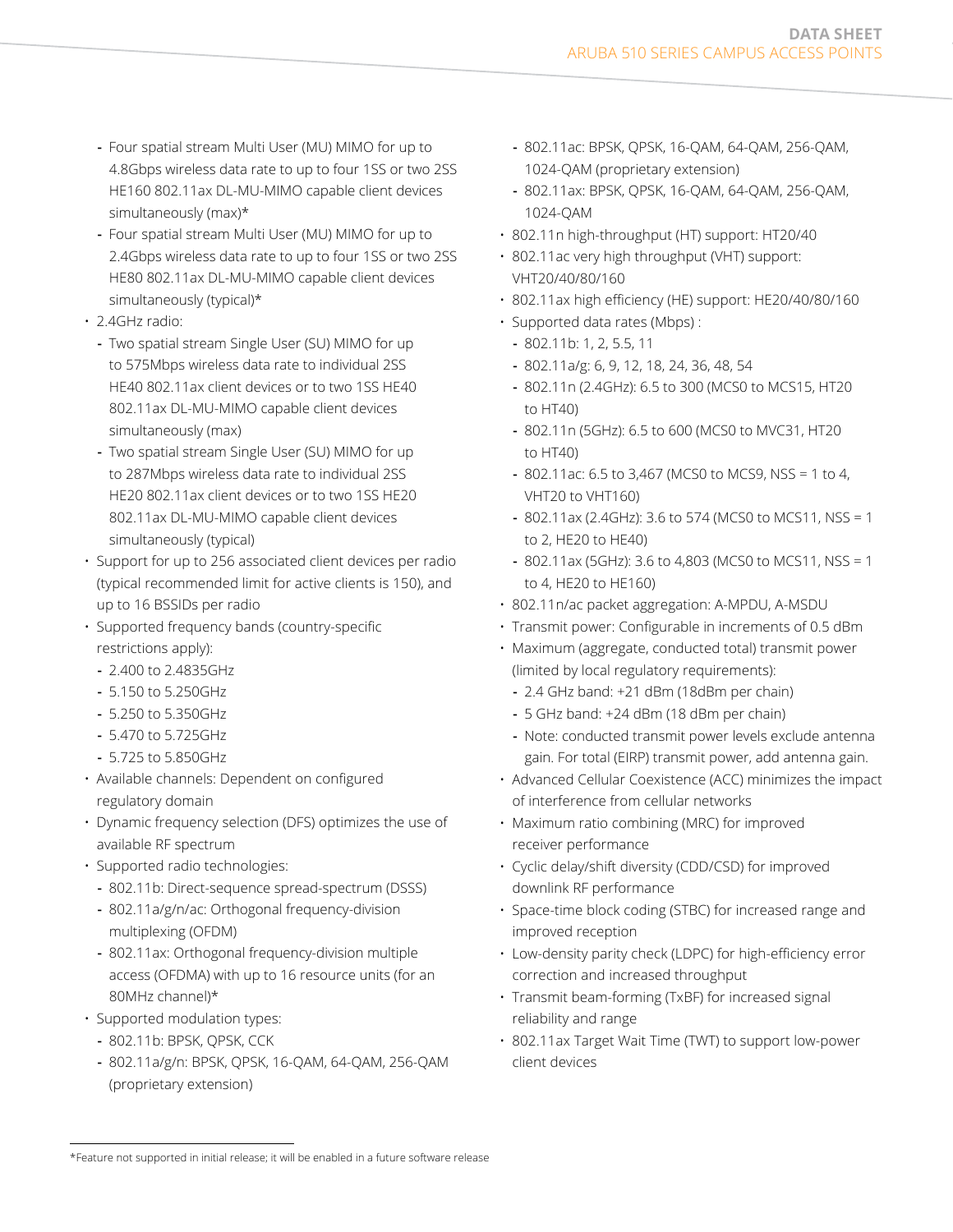## **Wi-Fi antennas**

- AP-514: Four (female) RP-SMA connectors for external dual band antennas (A0 through A3, corresponding with radio chains 0 through 3). Worst-case internal loss between radio interface and external antenna connectors (due to diplexing circuitry): 1.3dB in 2.4GHz and 1.7dB in 5GHz.
- AP-515: Four integrated dual-band downtilt omni-directional antennas for 4x4 MIMO with peak antenna gain of 4.2dBi in 2.4GHz and 7.5dBi in 5GHz. Built-in antennas are optimized for horizontal ceiling mounted orientation of the AP. The downtilt angle for maximum gain is roughly 30 degrees.
	- **-** Combining the patterns of each of the antennas of the MIMO radios, the peak gain of the effective per-antenna pattern is 3.8dBi in 2.4GHz and 4.6dBi in 5GHz.

## **Additional interfaces**

- E0: HPE SmartRate port (RJ-45, maximum negotiated speed 2.5Gbps)
	- **-** Auto-sensing link speed (100/1000/2500BASE-T) and MDI/MDX
	- **-** 2.5Gbps speed complies with NBase-T and 802.3bz specifications
	- **-** PoE-PD: 48Vdc (nominal) 802.3af/at/bt (class 3 or higher)
	- **-** 802.3az Energy Efficient Ethernet (EEE)
- E1: 10/100/1000BASE-T Ethernet network interface (RJ-45)
	- **-** Auto-sensing link speed and MDI/MDX
	- **-** 802.3az Energy Efficient Ethernet (EEE)
- Link aggregation (LACP) support between both network ports for redundancy and increased capacity
- DC power interface: 12Vdc (nominal, +/- 5%), accepts 2.1mm/5.5mm center-positive circular plug with 9.5mm length
- USB 2.0 host interface (Type A connector)
- **-** Capable of sourcing up to 1A / 5W to an attached device
- Bluetooth 5 and Zigbee (802.15.4) radio
	- **-** Bluetooth 5: up to 8dBm transmit power (class 1) and -95dBm receive sensitivity
	- **-** Zigbee: up to 8dBm transmit power and -97dBm r eceive sensitivity
	- **-** Integrated vertically polarized omnidirectional antenna with roughly 30 degrees downtilt and peak gain of 3.5dBi (AP-515) or 4.9dBi (AP-514)
- Visual indictors (two multi-color LEDs): for System and Radio status
- Reset button: factory reset, LED mode control (normal/off)
- Serial console interface (proprietary, micro-B USB physical jack)
- Kensington security slot

## **Power sources and power consumption**

- The AP supports direct DC power and Power over Ethernet (PoE; on port E0)
- When both power sources are available, DC power takes priority over PoE
- Power sources are sold separately; see the ordering Information section below for details
- When powered by DC or 802.3at (class 4) / 802.3bt (class 5) PoE, the AP will operate without restrictions.
- When powered by 802.3af (class 3) PoE and with the IPM feature enabled, the AP will start up in unrestricted mode, but it may apply restrictions depending on the PoE budget and actual power. What IPM restrictions to apply, and in what order, is programmable.
- Operating the AP with an 802.3af (class 3 or lower) PoE source and IPM disabled is not supported.
- Maximum (worst-case) power consumption:
	- **-** DC powered: 16.0W
	- **-** PoE powered (802.3af, IPM enabled): 13.5W
	- **-** PoE powered (802.3at/bt): 20.8W
	- **-** All numbers above are without an external USB device connected. When sourcing the full 5W power budget to such a device, the incremental (worst-case) power consumption for the AP is up to 5.7W (PoE powered) or 5.5W (DC powered).
- Maximum (worst-case) power consumption in idle mode: 12.6W (PoE) or 9.7W (DC)
- Maximum (worst-case) power consumption in deep-sleep mode: 5.9W (PoE) or 1.5W (DC)

## **Mounting details**

A mounting bracket has been pre-installed on the back of the AP. This bracket is used to secure the AP to any of the (sold separately) mount kits; see the ordering Information section below for details.

## **Mechanical specifications**

- Dimensions/weight (AP-515; unit, excluding mount bracket):
	- **-** 200mm (W) x 200mm (D) x 46mm (H)/
	- 7.9" (W) x 7.9" (D) x 1.8" (H)
	- **-** 810g/28.5oz
- Dimensions/weight (AP-515; shipping):
	- **-** 230mm (W) x 220mm (D) x 72mm (H)/ 9.1" (W) x 8.7" (D) x 2.8" (H)
	- **-** 1010g/35.5oz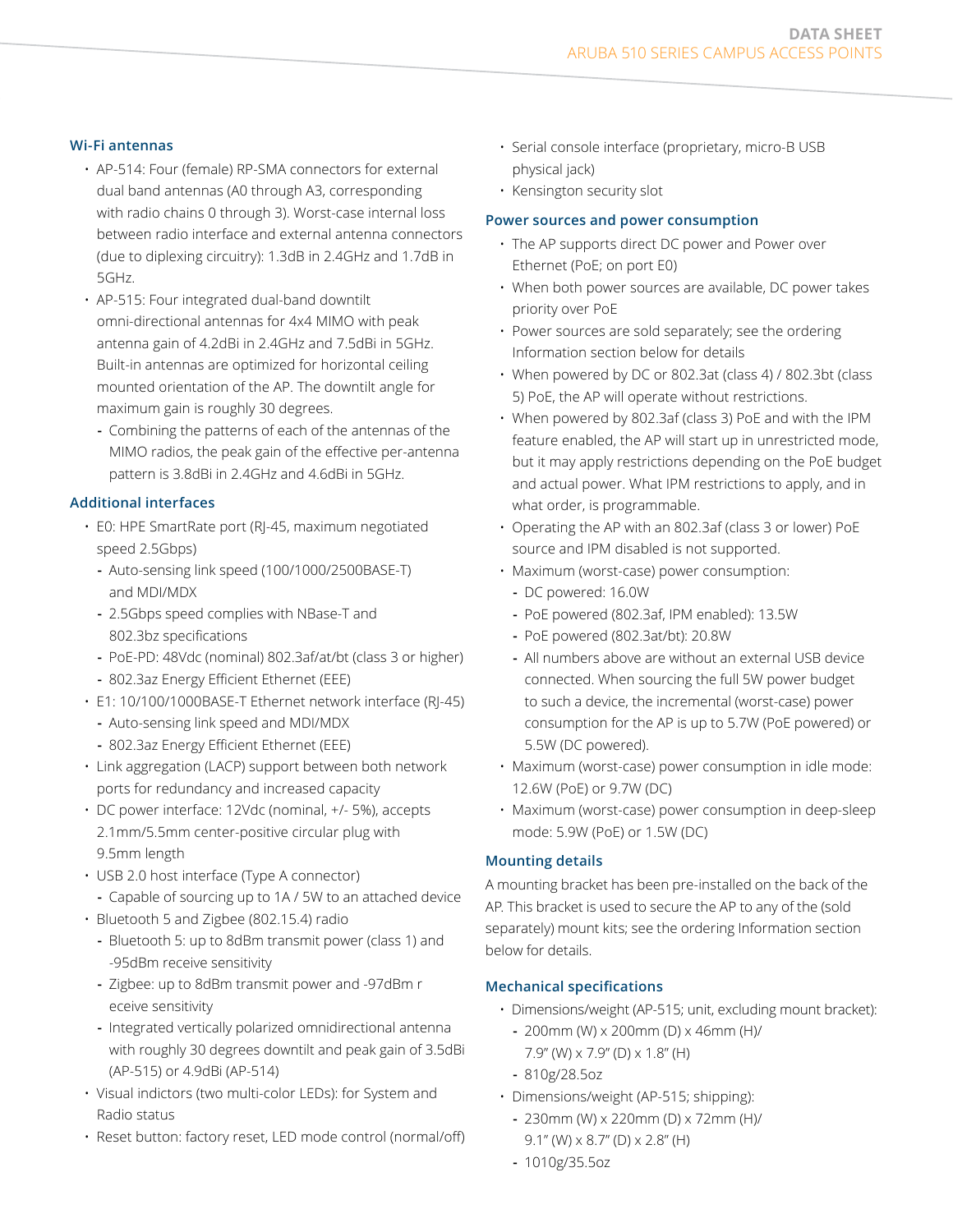## **Environmental specifications**

- Operating conditions
	- **-** Temperature: 0C to +50C/+32F to +122F
	- **-** Humidity: 5% to 93% non-condensing
	- **-** AP is plenum rated for use in air-handling spaces **-** ETS 300 019 class 3.2 environments
- Storage and transportation conditions
	- **-** Temperature: -40C to +70C/-40F to +158F
	- **-** Humidity: 5% to 93% non-condensing
	- **-** ETS 300 019 classes 1.2 and 2.3 environments

## **Reliability**

Mean Time Between Failure (MTBF): 560,000hrs (64yrs) at +25C operating temperature.

## **Regulatory compliance**

- FCC/ISED
- CE Marked
- RED Directive 2014/53/EU
- EMC Directive 2014/30/EU
- Low Voltage Directive 2014/35/EU
- UL/IEC/EN 60950
- EN 60601-1-1, EN60601-1-2

For more country-specific regulatory information and approvals, please see your Aruba representative.

## **Regulatory model numbers**

- AP-514: APIN0514
- AP-515: APIN0515

#### **Certifications**

- UL2043 plenum rating
- Wi-Fi Alliance:
	- **-** Wi-Fi CERTIFIED a, b, g, n, ac
	- **-** WPA, WPA2 and WPA3 Enterprise with CNSA option, Personal(SAE), Enhnced Open ( OWE)
	- **-** WMM, WMM-PS, Wi-Fi Vantage, W-Fi Agile Multiband
	- **-** Wi-Fi Location1
	- **-** Passpoint (release 2)
- Bluetooth SIG
- Ethernet Alliance (PoE, PD device, class 4)

## **WARRANTY**

#### [Aruba's hardware limited lifetime warranty.](https://www.arubanetworks.com/support-services/product-warranties/)

## **MINIMUM OPERATING SYSTEM SOFTWARE VERSIONS**

ArubaOS and Aruba InstantOS 8.4.0.0

| <b>RF PERFORMANCE TABLE</b> |                                                           |                                                        |  |  |
|-----------------------------|-----------------------------------------------------------|--------------------------------------------------------|--|--|
| <b>Band, rate</b>           | <b>Maximum transmit power (dBm)</b><br>per transmit chain | <b>Receiver sensitivity (dBm)</b><br>per receive chain |  |  |
| 2.4GHz, 802.11b             |                                                           |                                                        |  |  |
| 1Mbps                       | 18                                                        | $-96$                                                  |  |  |
| 11Mbps                      | 18                                                        | $-88$                                                  |  |  |
| 2.4GHz, 802.11g             |                                                           |                                                        |  |  |
| 6Mbps                       | 18                                                        | -93                                                    |  |  |
| 54Mbps                      | 17                                                        | $-75$                                                  |  |  |
| 2.4GHz, 802.11n HT20        |                                                           |                                                        |  |  |
| MCS <sub>0</sub>            | 18                                                        | -93                                                    |  |  |
| MCS7                        | 16                                                        | $-75$                                                  |  |  |
| 2.4GHz, 802.11ax HE20       |                                                           |                                                        |  |  |
| MCS <sub>0</sub>            | 18                                                        | $-92$                                                  |  |  |
| MCS11                       | 14                                                        | $-62$                                                  |  |  |

<sup>1</sup> Not available initially; will require a software upgrade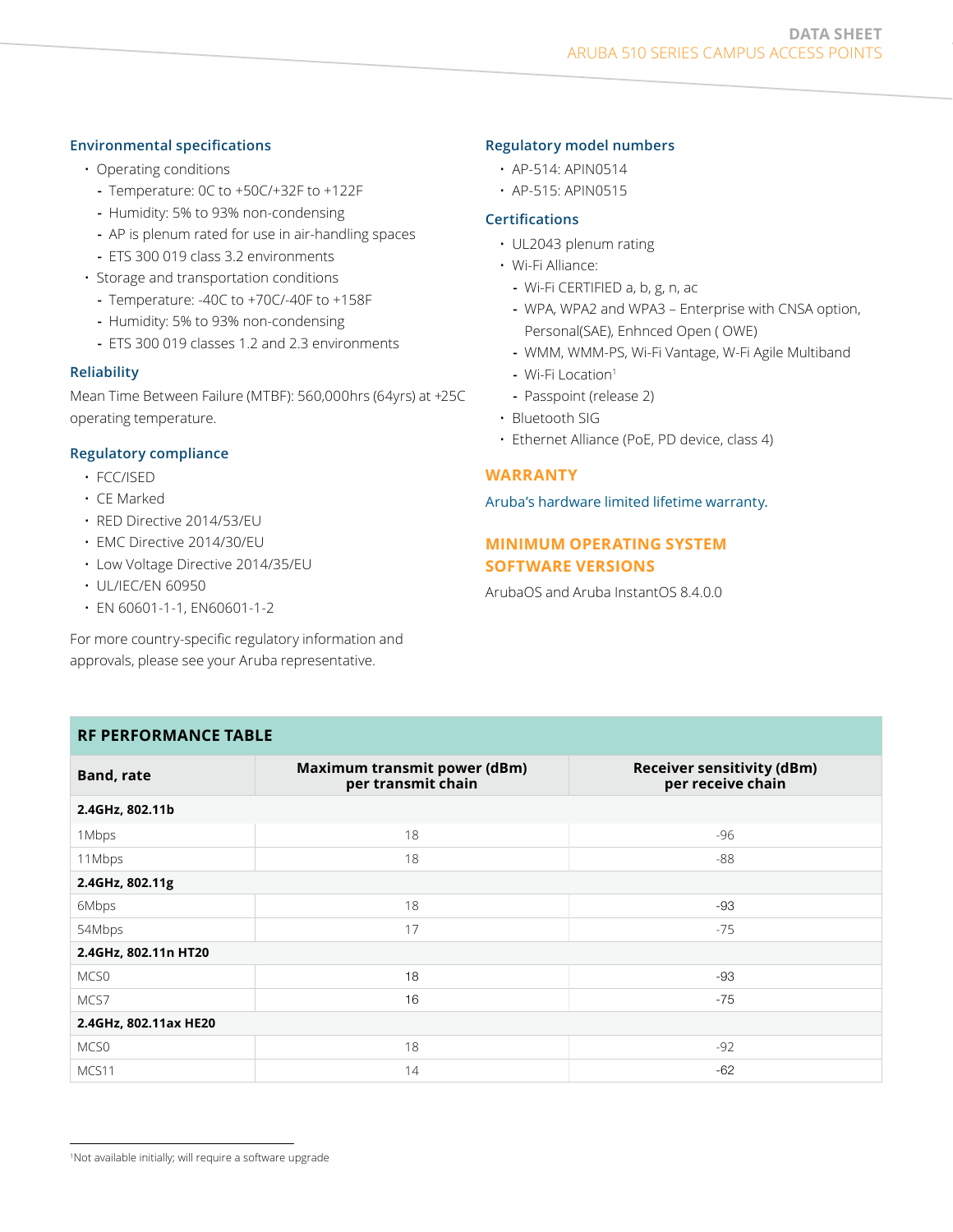## **RF PERFORMANCE TABLE**

| <b>Band, rate</b>     | Maximum transmit power (dBm)<br>per transmit chain | <b>Receiver sensitivity (dBm)</b><br>per receive chain |  |  |
|-----------------------|----------------------------------------------------|--------------------------------------------------------|--|--|
| 5GHz, 802.11a         |                                                    |                                                        |  |  |
| 6Mbps                 | 18                                                 | $-93$                                                  |  |  |
| 54Mbps                | 17                                                 | $-75$                                                  |  |  |
| 5GHz, 802.11n HT20    |                                                    |                                                        |  |  |
| MCS0                  | 18                                                 | $-93$                                                  |  |  |
| MCS7                  | 16                                                 | $-73$                                                  |  |  |
| 5GHz, 802.11n HT40    |                                                    |                                                        |  |  |
| MCS0                  | 18                                                 | $-90$                                                  |  |  |
| MCS7                  | 16                                                 | $-70$                                                  |  |  |
| 5GHz, 802.11ac VHT20  |                                                    |                                                        |  |  |
| MCS0                  | 18                                                 | $-93$                                                  |  |  |
| MCS9                  | 16                                                 | $-68$                                                  |  |  |
| 5GHz, 802.11ac VHT40  |                                                    |                                                        |  |  |
| MCS0                  | 18                                                 | $-90$                                                  |  |  |
| MCS9                  | 16                                                 | $-65$                                                  |  |  |
| 5GHz, 802.11ac VHT80  |                                                    |                                                        |  |  |
| MCS0                  | 18                                                 | $-87$                                                  |  |  |
| MCS9                  | 16                                                 | $-62$                                                  |  |  |
| 5GHz, 802.11ac VHT160 |                                                    |                                                        |  |  |
| MCS0                  | 18                                                 | $-84$                                                  |  |  |
| MCS9                  | 16                                                 | $-59$                                                  |  |  |
| 5GHz, 802.11ax HE20   |                                                    |                                                        |  |  |
| MCS0                  | 18                                                 | $-90$                                                  |  |  |
| MCS11                 | 14                                                 | $-60$                                                  |  |  |
| 5GHz, 802.11ax HE40   |                                                    |                                                        |  |  |
| MCS0                  | 18                                                 | $-87$                                                  |  |  |
| MCS11                 | 14                                                 | $-57$                                                  |  |  |
| 5GHz, 802.11ax HE80   |                                                    |                                                        |  |  |
| MCS0                  | $18\,$                                             | $-84$                                                  |  |  |
| MCS11                 | 14                                                 | $-54$                                                  |  |  |
| 5GHz, 802.11ax HE160  |                                                    |                                                        |  |  |
| MCS0                  | $18\,$                                             | $-81$                                                  |  |  |
| MCS11                 | 13                                                 | $-51$                                                  |  |  |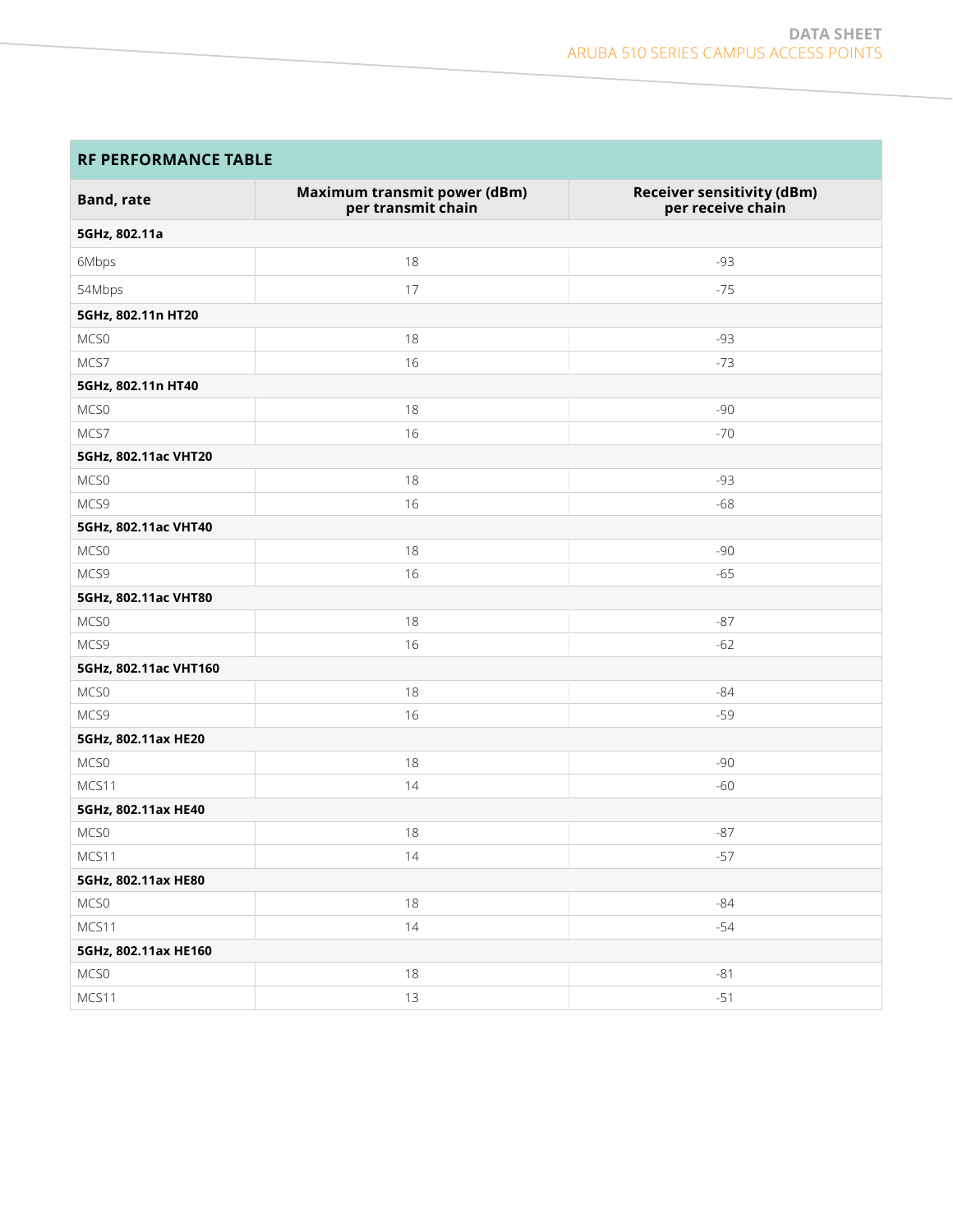## **AP-515/IAP-515 ANTENNA PATTERN PLOTS**

## **Horizontal planes (top view)**

Showing azimuth (0 degrees) and 30 degrees downtilt patterns (averaged patterns for all applicable antennas)



2.44GHz Wi-Fi (antennas 1, 2)



5.5GHz Wi-Fi (antennas 1, 2, 3, 4)

## **Vertical (elevation) planes (side view, AP facing up)**

Showing side view with AP rotated 0 and 90 degrees (averaged patterns for all applicable antennas)





5.5GHz Wi-Fi (antennas 1, 2, 3, 4)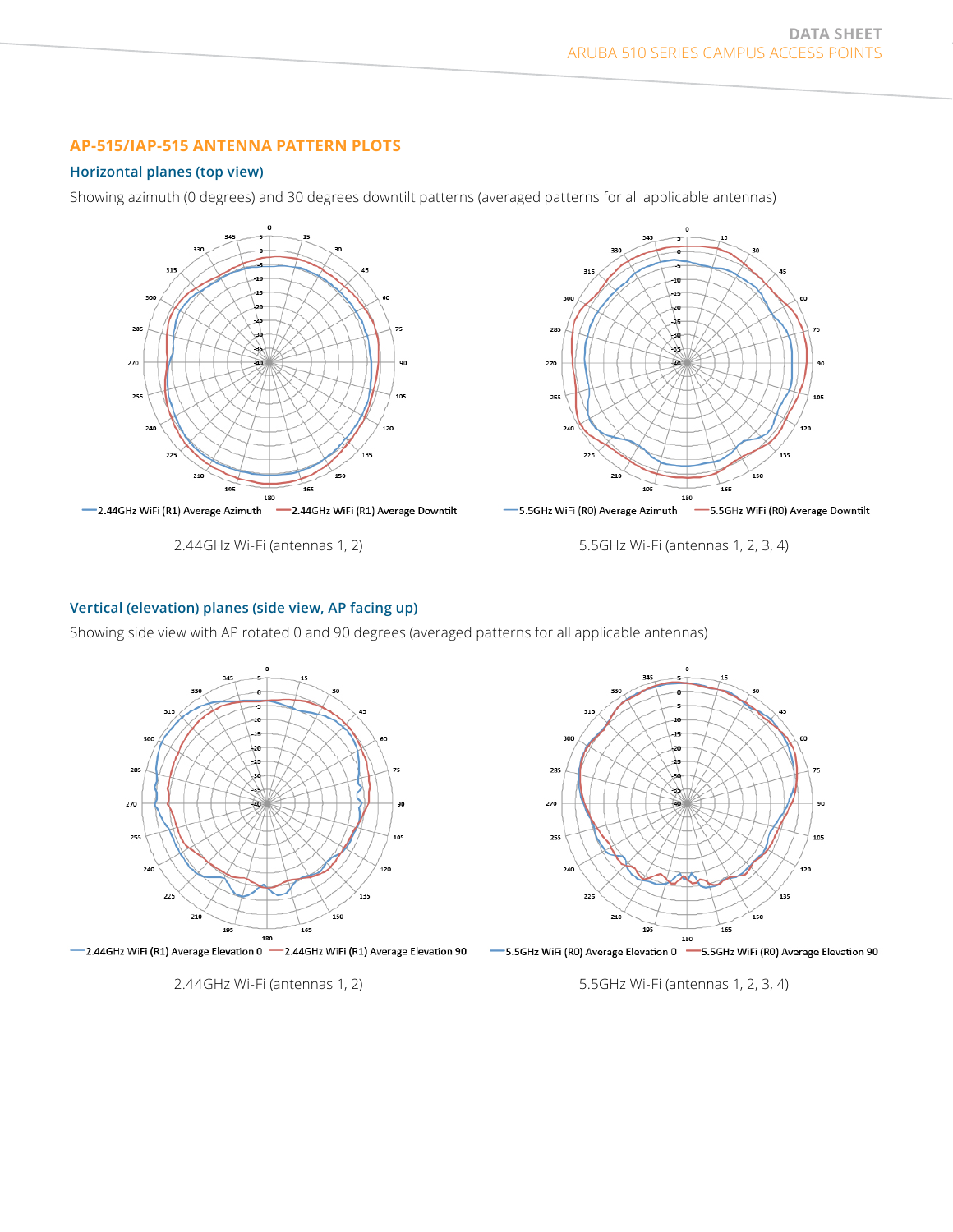## **ORDERING INFORMATION**

| <b>Part Number</b>                           | Description                                                                                      |  |  |  |
|----------------------------------------------|--------------------------------------------------------------------------------------------------|--|--|--|
| <b>Aruba 510 Series Campus Access Points</b> |                                                                                                  |  |  |  |
| Q9H54A                                       | Aruba AP-514 (EG) Dual Radio 4x4:4 + 2x2:2 802.11ax External Antennas Unified Campus AP          |  |  |  |
| Q9H55A                                       | Aruba AP-514 (IL) Dual Radio 4x4:4 + 2x2:2 802.11ax External Antennas Unified Campus AP          |  |  |  |
| Q9H56A                                       | Aruba AP-514 (JP) Dual Radio 4x4:4 + 2x2:2 802.11ax External Antennas Unified Campus AP          |  |  |  |
| <b>O9H57A</b>                                | Aruba AP-514 (RW) Dual Radio 4x4:4 + 2x2:2 802.11ax External Antennas Unified Campus AP          |  |  |  |
| O9H58A                                       | Aruba AP-514 (US) Dual Radio 4x4:4 + 2x2:2 802.11ax External Antennas Unified Campus AP          |  |  |  |
| Q9H59A                                       | Aruba AP-515 (EG) Dual Radio 4x4:4 + 2x2:2 802.11ax Internal Antennas Unified Campus AP          |  |  |  |
| Q9H60A                                       | Aruba AP-515 (IL) Dual Radio 4x4:4 + 2x2:2 802.11ax Internal Antennas Unified Campus AP          |  |  |  |
| Q9H61A                                       | Aruba AP-515 (JP) Dual Radio 4x4:4 + 2x2:2 802.11ax Internal Antennas Unified Campus AP          |  |  |  |
| O9H62A                                       | Aruba AP-515 (RW) Dual Radio 4x4:4 + 2x2:2 802.11ax Internal Antennas Unified Campus AP          |  |  |  |
| <b>O9H63A</b>                                | Aruba AP-515 (US) Dual Radio 4x4:4 + 2x2:2 802.11ax Internal Antennas Unified Campus AP          |  |  |  |
| Q9H64A                                       | Aruba AP-514 (EG) TAA Dual Radio 4x4:4 + 2x2:2 802.11ax External Antennas Unified Campus AP      |  |  |  |
| Q9H65A                                       | Aruba AP-514 (IL) TAA Dual Radio 4x4:4 + 2x2:2 802.11ax External Antennas Unified Campus AP      |  |  |  |
| Q9H66A                                       | Aruba AP-514 (JP) TAA Dual Radio 4x4:4 + 2x2:2 802.11ax External Antennas Unified Campus AP      |  |  |  |
| Q9H67A                                       | Aruba AP-514 (RW) TAA Dual Radio 4x4:4 + 2x2:2 802.11ax External Antennas Unified Campus AP      |  |  |  |
| Q9H68A                                       | Aruba AP-514 (US) TAA Dual Radio 4x4:4 + 2x2:2 802.11ax External Antennas Unified Campus AP      |  |  |  |
| Q9H69A                                       | Aruba AP-515 (EG) TAA Dual Radio 4x4:4 + 2x2:2 802.11ax Internal Antennas Unified Campus AP      |  |  |  |
| Q9H70A                                       | Aruba AP-515 (IL) TAA Dual Radio 4x4:4 + 2x2:2 802.11ax Internal Antennas Unified Campus AP      |  |  |  |
| <b>O9H71A</b>                                | Aruba AP-515 (JP) TAA Dual Radio 4x4:4 + 2x2:2 802.11ax Internal Antennas Unified Campus AP      |  |  |  |
| Q9H72A                                       | Aruba AP-515 (RW) TAA Dual Radio 4x4:4 + 2x2:2 802.11ax Internal Antennas Unified Campus AP      |  |  |  |
| Q9H73A                                       | Aruba AP-515 (US) TAA Dual Radio 4x4:4 + 2x2:2 802.11ax Internal Antennas Unified Campus AP      |  |  |  |
| <b>Mounting kits</b>                         |                                                                                                  |  |  |  |
| JZ370A                                       | AP-MNT-MP10-A Campus AP mount bracket kit (10-pack) type A: suspended ceiling rail, flat 9/16    |  |  |  |
| Q9G69A                                       | AP-MNT-MP10-B Campus AP mount bracket kit (10-pack) type B: suspended ceiling rail, flat 15/16   |  |  |  |
| <b>O9G70A</b>                                | AP-MNT-MP10-C Campus AP mount bracket kit (10-pack) type C: suspended ceiling rail, profile 9/16 |  |  |  |
| Q9G71A                                       | AP-MNT-MP10-D Campus AP mount bracket kit (10-pack) type D: solid surface                        |  |  |  |
| <b>R1C72A</b>                                | AP-MNT-MP10-E Campus AP mount bracket kit (10-pack) type E: wall-box                             |  |  |  |
| <b>Cosmetic covers</b>                       |                                                                                                  |  |  |  |
| Q9H74A                                       | AP-515-CVR-20 20-pack for AP-515 with Holes for LED Indicators White Non-glossy Snap-on Covers   |  |  |  |